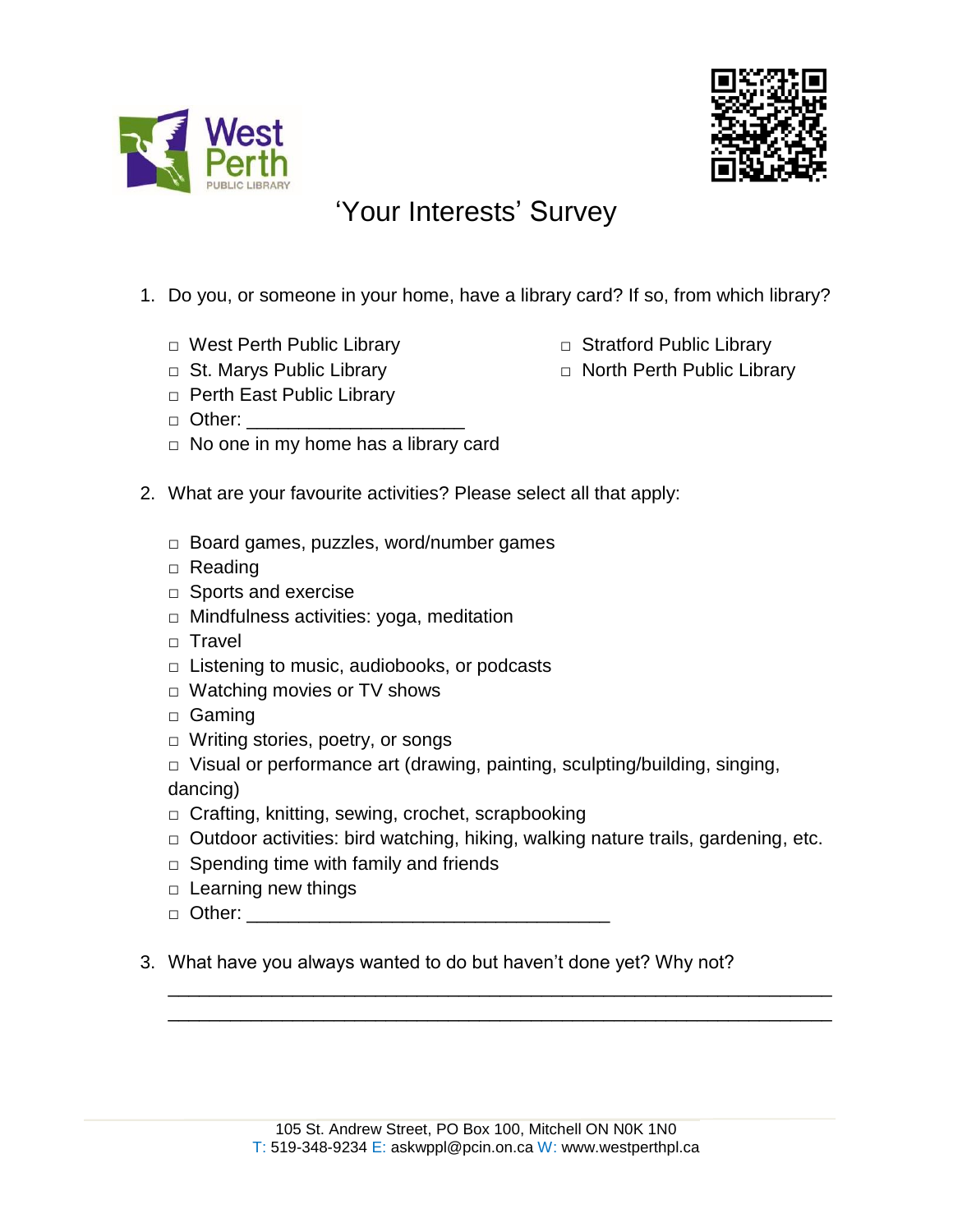



4. What do you hope to learn or accomplish in the next five years? What's stopping you from doing it sooner?

\_\_\_\_\_\_\_\_\_\_\_\_\_\_\_\_\_\_\_\_\_\_\_\_\_\_\_\_\_\_\_\_\_\_\_\_\_\_\_\_\_\_\_\_\_\_\_\_\_\_\_\_\_\_\_\_\_\_\_\_\_\_\_\_ \_\_\_\_\_\_\_\_\_\_\_\_\_\_\_\_\_\_\_\_\_\_\_\_\_\_\_\_\_\_\_\_\_\_\_\_\_\_\_\_\_\_\_\_\_\_\_\_\_\_\_\_\_\_\_\_\_\_\_\_\_\_\_\_

- 5. Did you know you can find these items at the library for all ages? Please check all that you know are at the library:
	- $\Box$  Books and audiobooks
	- □ Music CDs
	- □ DVDs: movies, TV shows, documentaries, how-to instructions
	- □ Magazines
	- $\Box$  Braille, CELA discs, and other accessible items
	- □ E-books, e-audiobooks, e-magazines, e-videos, e-learning
	- $\Box$  Book Club kits
	- □ Community passes to Ontario parks and local attractions
	- $\Box$  Programs and activities, in-person and online
	- □ Home Delivery Service
	- □ Seed Library
	- □ Mobile Print Service
	- $\Box$  Document printing and scanning

Are there other items or services you'd like to see at the library? Please specify:

\_\_\_\_\_\_\_\_\_\_\_\_\_\_\_\_\_\_\_\_\_\_\_\_\_\_\_\_\_\_\_\_\_\_\_\_\_\_\_\_\_\_\_\_\_\_\_\_\_\_\_\_\_\_\_\_\_\_\_\_\_\_\_\_ \_\_\_\_\_\_\_\_\_\_\_\_\_\_\_\_\_\_\_\_\_\_\_\_\_\_\_\_\_\_\_\_\_\_\_\_\_\_\_\_\_\_\_\_\_\_\_\_\_\_\_\_\_\_\_\_\_\_\_\_\_\_\_\_

6. Do you have any questions for us? Would you like us to contact you with more information?

 $\Box$  Yes  $\Box$  No

\_\_\_\_\_\_\_\_\_\_\_\_\_\_\_\_\_\_\_\_\_\_\_\_\_\_\_\_\_\_\_\_\_\_\_\_\_\_\_\_\_\_\_\_\_\_\_\_\_\_\_\_

If yes, please include your contact information:

## Thank you for your assistance!